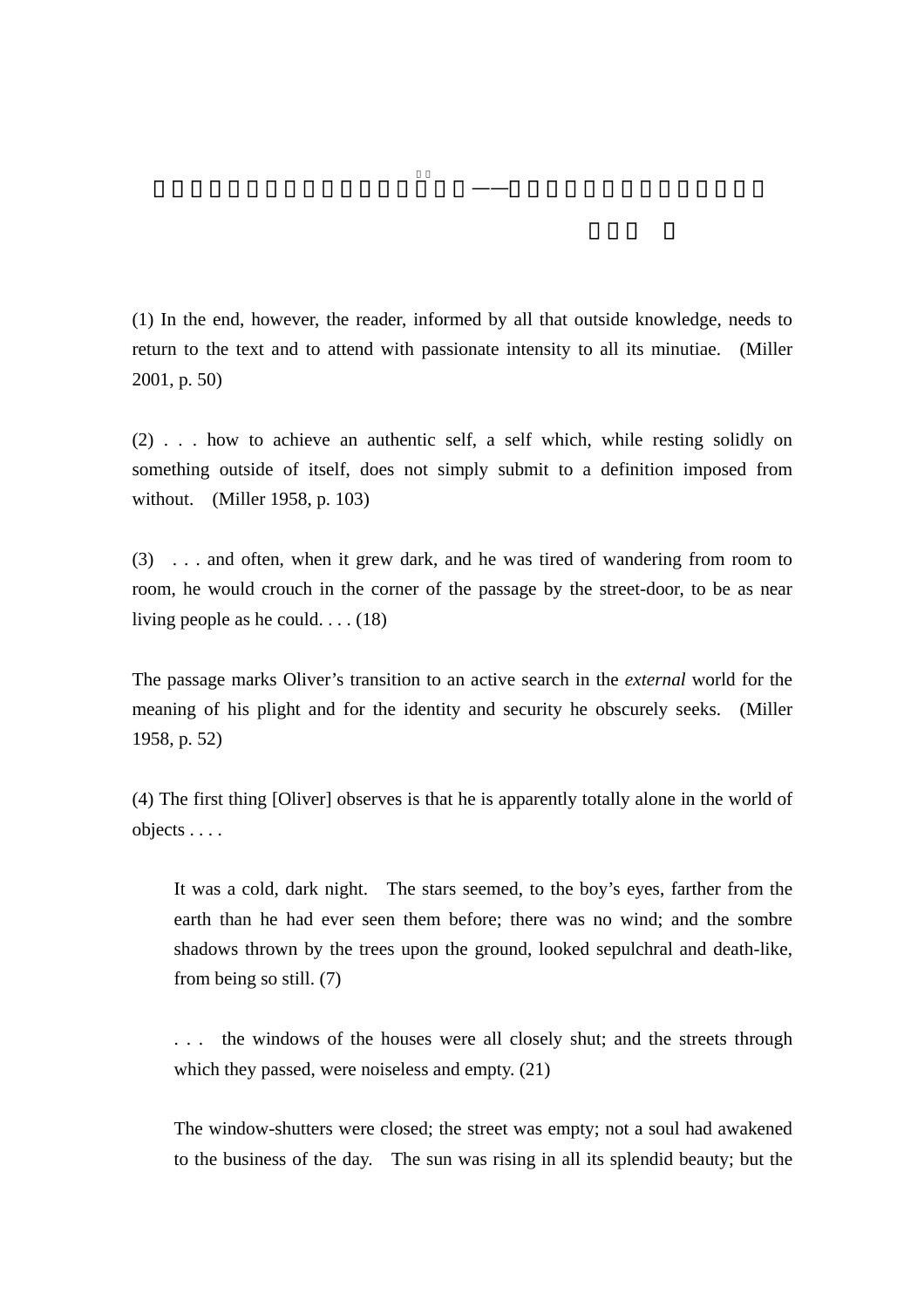light only served to show the boy his own lonesomeness and desolation. . . . (8)

This new state of isolation is in a way more desperate than the first. (Miller 1958, p. 56)

(5) This study presupposes that each sentence or paragraph of a novel, whether it is presented from the point of view of the narrator or of some imagined character, defines a certain relationship between an imagining mind and its objects. . . . Where I have multiplied quotations expressing the same attitude or idea it has been to show, through the juxtaposition of passages from the widely separated points in a novel, the pervasive presence of a certain organizing form. Only through such evidence of recurrence can a mode of sensation or thought be shown to be a permanent law of the world of a novel, and not an isolated and fortuitous exception. (Miller 1958, pp. ix, xi.)

(6) Among twentieth-century critics of Dickens, J. Hillis Miller has seemed the most interested in heroines. (Welsh, p. 174.)

(7) Only by living in the mode of present participles can the self have an authentic existence, that is, only by living in the mode of an immediate present which is becoming future, and in the mode of a verbal action which is in the very process of becoming substantial and real as it alters the world and identifies itself with it: "Bella was fast developing a perfect genius for home. All the loves and graces seemed (her husband thought) to have taken domestic service with her, and to help her to make home engaging. . . . Such weighing and mixing and chopping and grating, such dusting and washing and polishing, such snipping and weeding and trowelling and other small gardening, such making and mending and folding and airing, such diverse arrangements . . . !" (Miller 1958, p. 334)

(8) Mr. Hillis Miller, in an interpretation of *Our Mutual Friend* which strikes me as being, by and large, of almost ludicrous irrelevance, makes an excellent point when he refers to the "nullity" of the Veneerings. (Kettle, p. 220).

(9) Something should be said about my not having fulfilled my ambition of writing on Dickens's entire career. It took about ten years to write the first volume, and Dickens's later novels are much more complex than the early ones, necessitating an even longer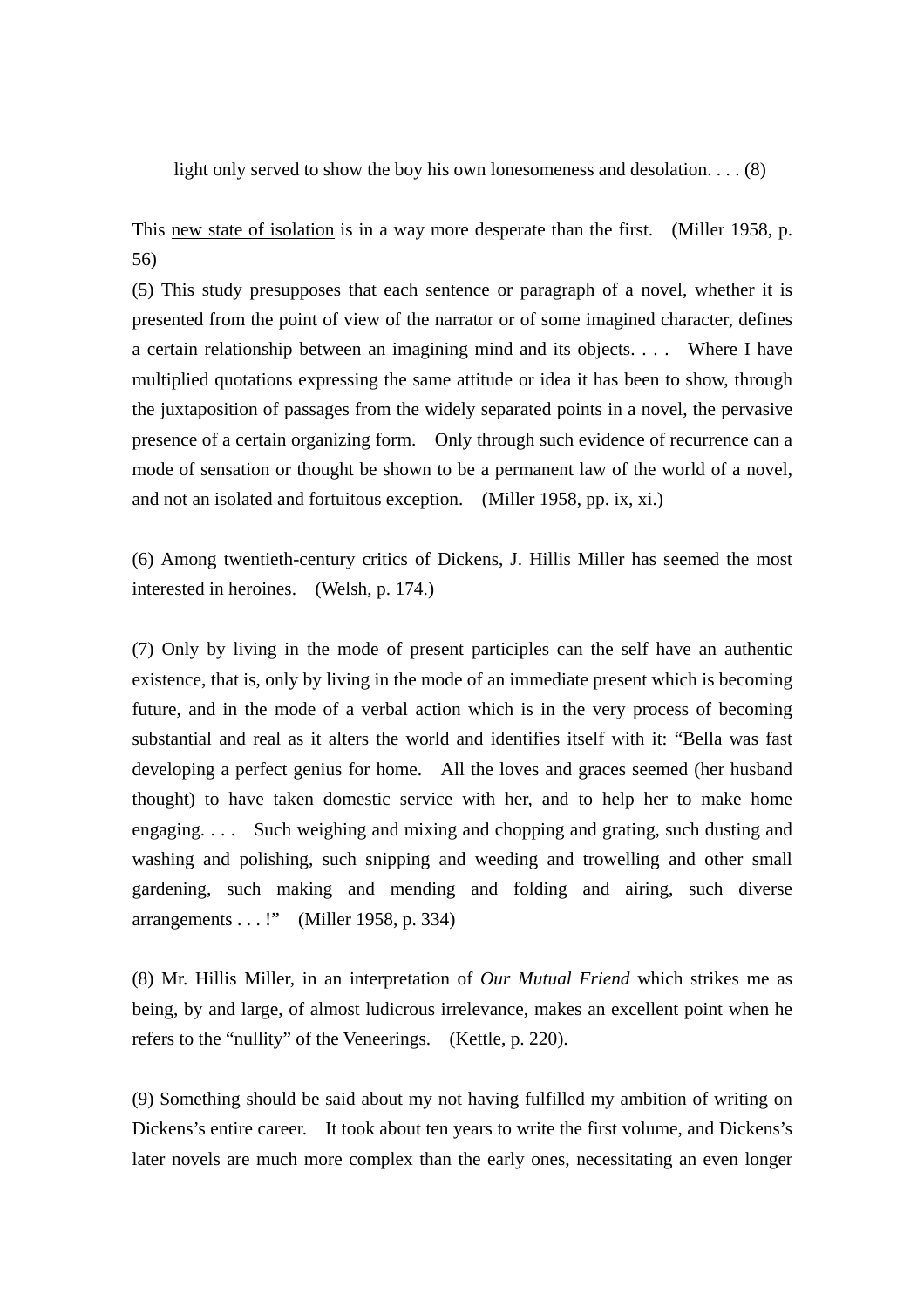period of study. Besides, the second half of Dickens's career has been much more written about than the first half, so one would have to find new ways of dealing with it. But there is a larger significance to my concluding my book halfway through than these remarks may indicate. At the point I break off Dickens is just entering the great crisis of his life, a complex persona and cultural crisis. . . . My own first marriage was breaking up at precisely the time I came to Dickens's crisis. I believe that a certain inhibiting residue remains from the confluence of those two circumstances. (Marcus 1985, p. 300)

(10) The condemned criminal was seated on his bed, rocking himself from side to side, with a countenance more like that of a snared beast than the face of a man. His mind was evidently wandering to his old life, for he continued to mutter, without appearing conscious of their presence otherwise than as a part of his vision. . . .

"The papers," said Fagin, drawing Oliver towards him, "are in a canvas bag, in a hole a little way up the chimney in the top front-room. I want to talk to you, my dear. I want to talk to you."

"Yes, yes," returned Oliver. "Let me say a prayer. Do! Let me say one prayer. Say only one, upon your knees, with me, and we will talk till morning."

 "Outside, outside," replied Fagin, pushing the boy before him towards the door, and looking vacantly over his head. "Say I've gone to sleep—they'll believe you. You can get me out, if you take me so. Now then, now then!" (*OT*, Ch. 52)

(11) "Oh! That fellow!" said Steerforth, beating a lump of coal on the top of the fire, with the poker. "Is he as soft as ever? And where the deuce did you pick him up?" (*DC*, Ch. 28)

(12) Biddy would neither have dressed nor spoken like a lady, her hands would have been coarsened by rough work as Mrs. Joe's substitute (in the days when everything from floors upwards had to be constantly scrubbed), and unlike Pip Biddy is shown to have taken to the Hubble and Gargery households as congenial enough. For all these reasons (and more) there *was* a real barrier between Biddy and Herbert's Handel which had nothing to do with "snobbery" unless any manifestation of real differences that are more than merely social in fact though classified for convenience under that head, are to be dismissed thus. (Leavises 1970, p. 328)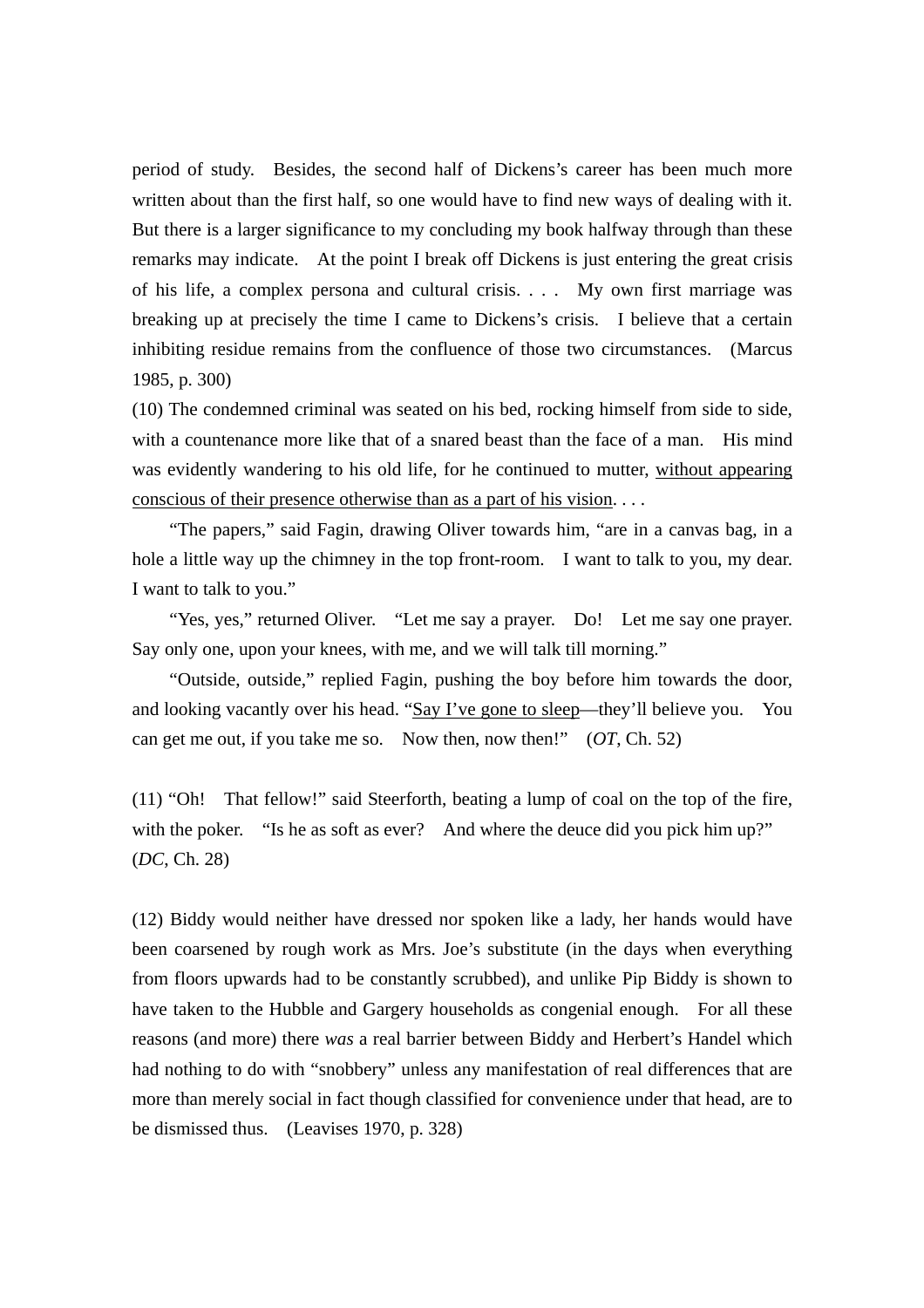(13) Like that of the real boy Fagin, their [Magwitch's and Mr. Peggotty's] benevolence is a form of ownership, an assumption of its object on a degraded level, and this is the direst threat Dickens's unconscious knows. (Bayley 1976, p. 93)

(14) If there is any single image which we remember longest from *Oliver Twist* it is the picture of the lost boy . . . peering "with a melancholy face for hours together" through a high clouded window at a world he cannot understand. . . . (Miller 1958, p. 54)

(15) There was a back-garret window with rusty bars outside, which had no shutter; and out of this, Oliver often gazed with a melancholy face for hours together; but nothing was to be descried from it but a confused and crowded mass of housetops, blackened chimneys, and gable-ends. (*OT*, Ch. 18)

(16) In short, the wily old Jew had the boy in his toils. Having prepared his mind, by solitude and gloom, to prefer any society to the companionship of his own sad thoughts in such a dreary place, he was now slowly instilling into his soul the poison which he hoped would blacken it, and change its hue for ever. (*OT*, Ch. 18)

(17) "I'm only sixty-one," said Mr. Grimwig, with the same rigid face. "And, as the devil's in it if this Oliver is not twelve years old at least, I don't see the application of that remark." (*OT*, Ch. 41)

(18) "Pooh! pooh!" said Tim Linkinwater, "don't tell me. Country! . . . I can buy new-laid eggs in Leadenhall Market, any morning before breakfast; and as to flowers, it's worth a run upstairs to smell my mignonette, or to see the double wallflower in the back-attic window, at No. 6, in the court."

"At what?"

 "At their blossoming in old blacking-bottles. . . . They belong to a sickly bedridden hump-backed boy, and seem to be the only pleasure, Mr Nickleby, of his sad existence. How many years is it," said Tim, pondering, "since I first noticed him, quite a little child, dragging himself about on a pair of tiny crutches? Well! Well! Not many; but though they would appear nothing, if I thought of other things, they seem a long, long time, when I think of him. It is a sad thing," said Tim, breaking off, "to see a little deformed child sitting apart from other children, who are active and merry, watching the games he is denied the power to share in. He made my heart ache very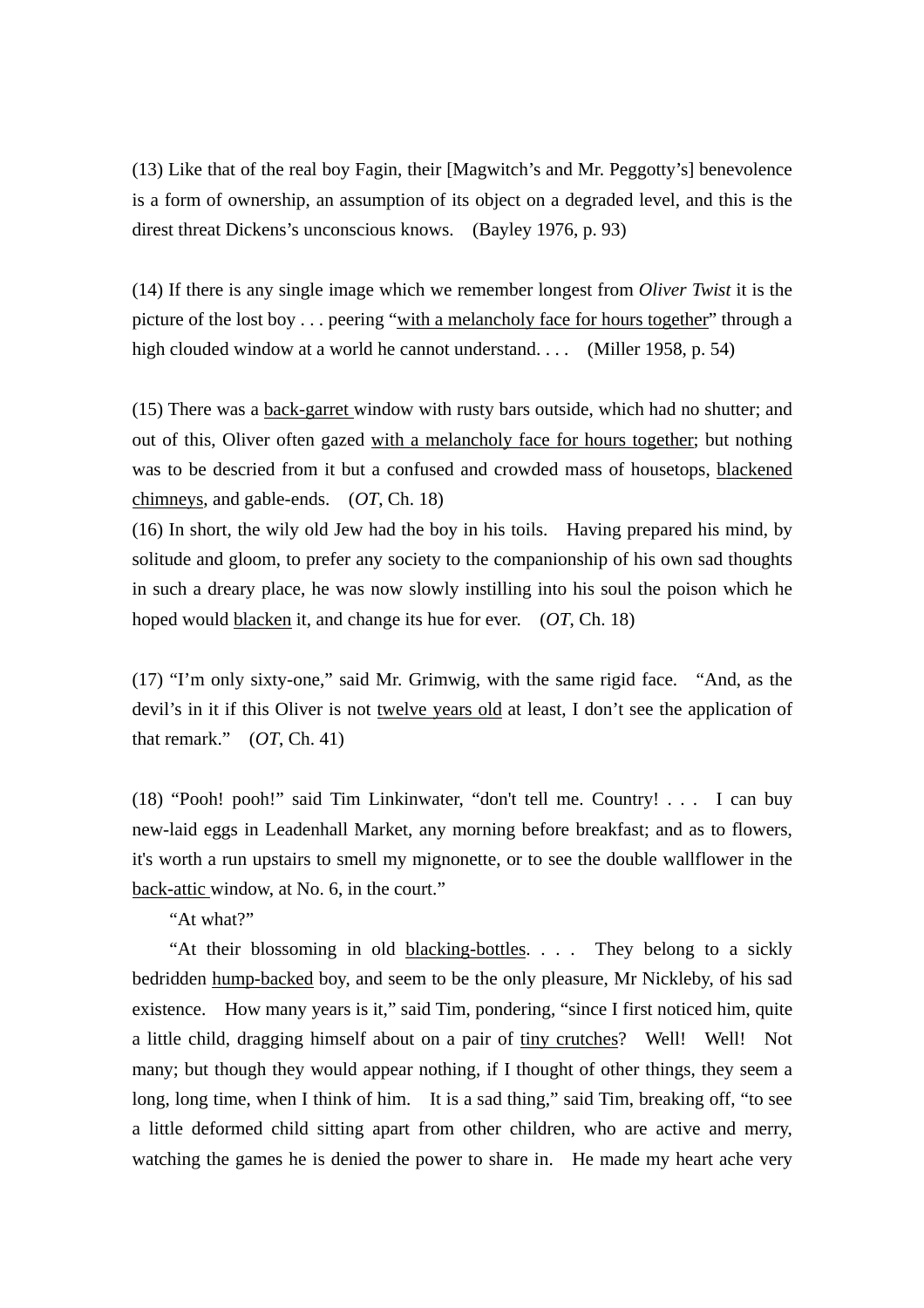often. . . . When it is fine weather, and he can crawl out of bed, he draws a chair close to the window, and sits there, looking at them and arranging them, all day long. . . . It must be dull to watch the dark housetops and the flying clouds, for so many months; but he is very patient."

"Is there nobody in the house to cheer or help him?" asked Nicholas.

 "His father lives there, I believe," replied Tim, "and other people too; but no one seems to care much for the poor sickly cripple.  $\dots$ ." (NN, Ch. 40)

(19) Tiny Tim and the other defective children in the stories at least have loving parents; Dickens always gives them this compensation. (Collins, p. 182)

(20) It is only when Smike is discovered by his alter ego, Nicholas, that he acquires an "object" . . . in life. . . . He is also the dying, crippled boy across the area-way from Tim Linkinwater . . . another of Dickens's private allusions to his childhood. (Marcus, p. 123)

(21) While [Ralph] was thus engaged, there came towards him, with noise of shouts and singing, some fellows full of drink, followed by others, who were remonstrating with them and urging them to go home in quiet. They were in high good-humour; and one of them, a little, weazen, hump-backed man, began to dance. He was a grotesque, fantastic figure, and the few bystanders laughed. Ralph himself was moved to mirth, and echoed the laugh of one who stood near and who looked round in his face. When they had passed on, and he was left alone again, he resumed his speculation with a new kind of interest; for he recollected that the last person who had seen the suicide alive, had left him very merry, and he remembered how strange he and the other jurors had thought that at the time.

 He could not fix upon the spot among such a heap of graves, but he conjured up a strong and vivid idea of the man himself, and how he looked, and what had led him to do it; all of which he recalled with ease. By dint of dwelling upon this theme, he carried the impression with him when he went away: as he remembered, when a child, to have had frequently before him the figure of some goblin he had once seen chalked upon a door. But as he drew nearer and nearer home he forgot it again, and began to think how very dull and solitary the house would be inside.

 $( \ldots )$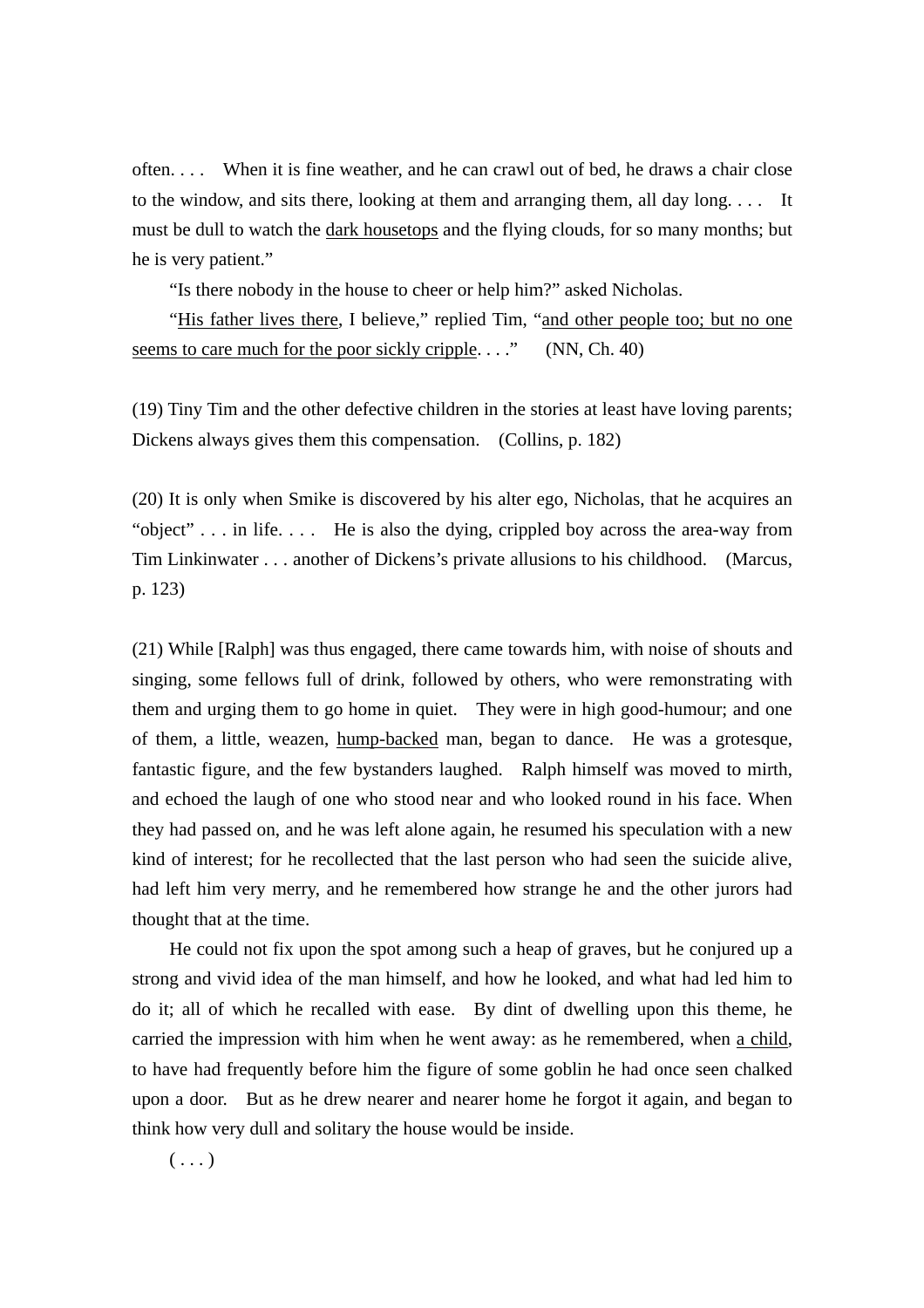He spoke no more; but, after a pause, softly groped his way out of the room, and up the echoing stairs--up to the top--to the front garret--where he closed the door behind him, and remained. (*NN*, Ch. 62)

(22) "My rescue from this kind of existence I considered quite hopeless, and abandoned as such, altogether; though I am solemnly convinced that I never, for one hour, was reconciled to it, or was otherwise than miserably unhappy. I felt keenly, however, the being so cut off from my parents, my brothers, and sisters; and, when my day's work was done, going home to such a miserable blank; and that, I thought, might be corrected. One Sunday night I remonstrated with my father on this head, so pathetically and with so many tears, that his kind nature gave way. He began to think that it was not quite right. I do believe he had never thought so before, or thought about it. It was the first remonstrance I had ever made about my lot, and perhaps it opened up a little more than I intended. A back-attic was found for me at the house of an insolvent-court agent, who lived in Lant-street in the borough, where Bob Sawyer lodged many years afterwards. A bed and bedding were sent over for me, and made up on the floor. The little window had a pleasant prospect of a timber-yard; and when I took possession of my new abode, I thought it was a Paradise." (Forster, p. 29)

(23) Many, many times has he spoken to me of this, and how he seemed at once to fall into a solitary condition apart from all other boys of his own age, and to sink into a neglected state at home which had always been quite unaccountable to him. "As I thought," he said on one occasion very bitterly, "in the little back garret in Bayham Street, of all I had lost in losing Chatham, what would I have given, if I had had anything to give, to have been sent back to any other school, to have been taught something anywhere!" (Forster, p. 9)

(24) [Little Nell] would take her station here, at dusk, and watch the people as they passed up and down the street, or appeared at the windows of the opposite houses; wondering whether those rooms were as lonesome as that in which she sat, and whether those people felt it company to see her sitting there, as she did only to see them look out and draw in their heads again. There was a crooked stack of chimneys on one of the roofs, in which, by often looking at them, she had fancied ugly faces that were frowning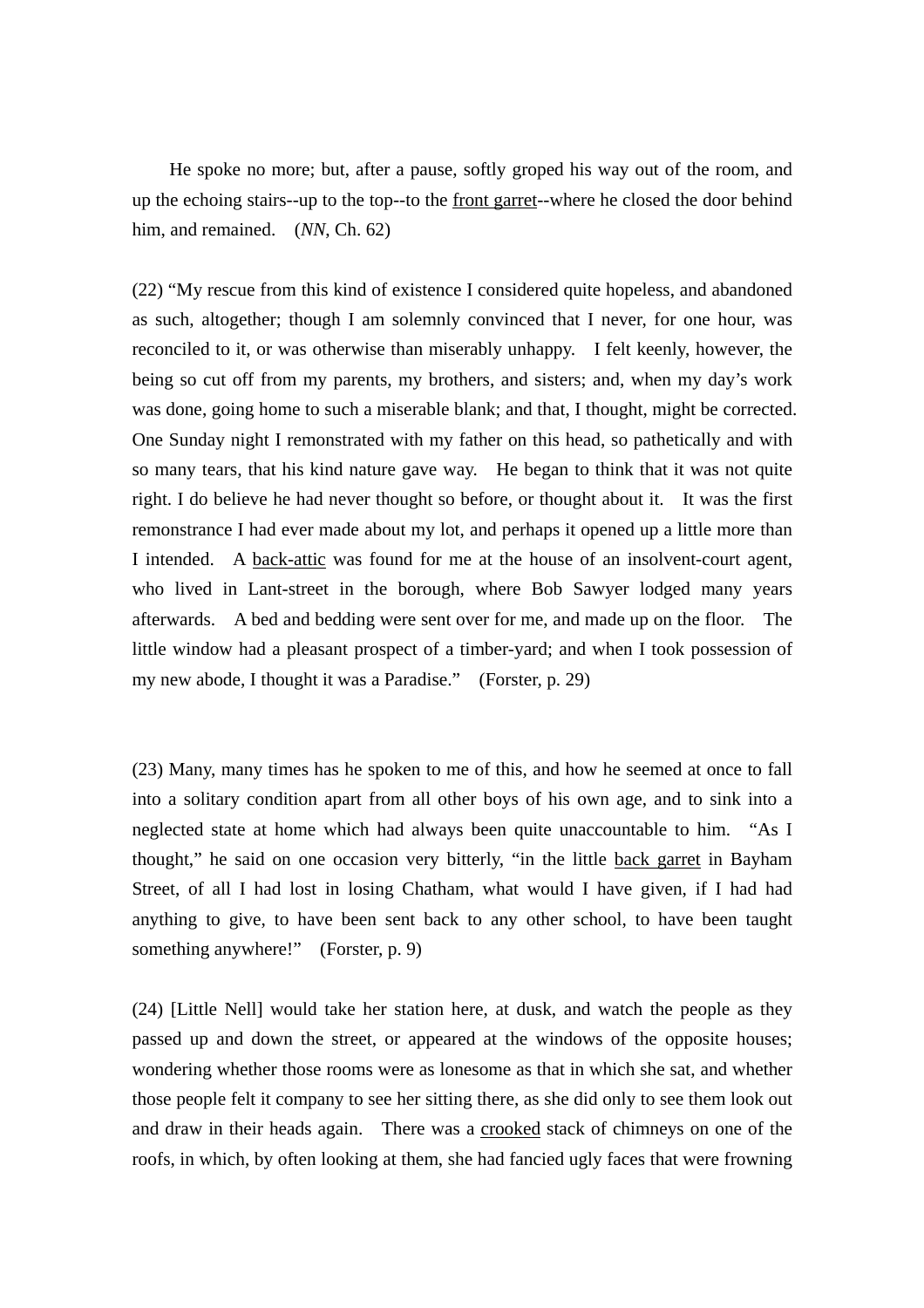over at her and trying to peer into the room; and she felt glad when it grew too dark to make them out.  $\ldots$  (*OCS*, Ch. 9)

(25) Thus, the revolving chimney-pots on one great stack of buildings seemed to be turning gravely to each other every now and then, and whispering the result of their separate observation of what was going on below. Others, of a crook-backed shape, appeared to be maliciously holding themselves askew, that they might shut the prospect out and baffle Todgers's. (*MC*, Ch 9)

(26) An air of retreat and solitude hung about the rooms and about their inhabitant. [Neville Landless] was much worn, and so were they. Their sloping ceilings, cumbrous rusty locks and grates, and heavy wooden bins and beams, slowly mouldering withal, had a prisonous look, and he had the haggard face of a prisoner. Yet the sunlight shone in at the ugly garret-window, which had a penthouse to itself thrust out among the tiles; and on the cracked and smoke-blackened parapet beyond, some of the deluded sparrows of the place rheumatically hopped, like little feathered cripples who had left their crutches in their nests; and there was a play of living leaves at hand that changed the air, and made an imperfect sort of music in it that would have been melody in the country. (*MED*, Ch. 17)